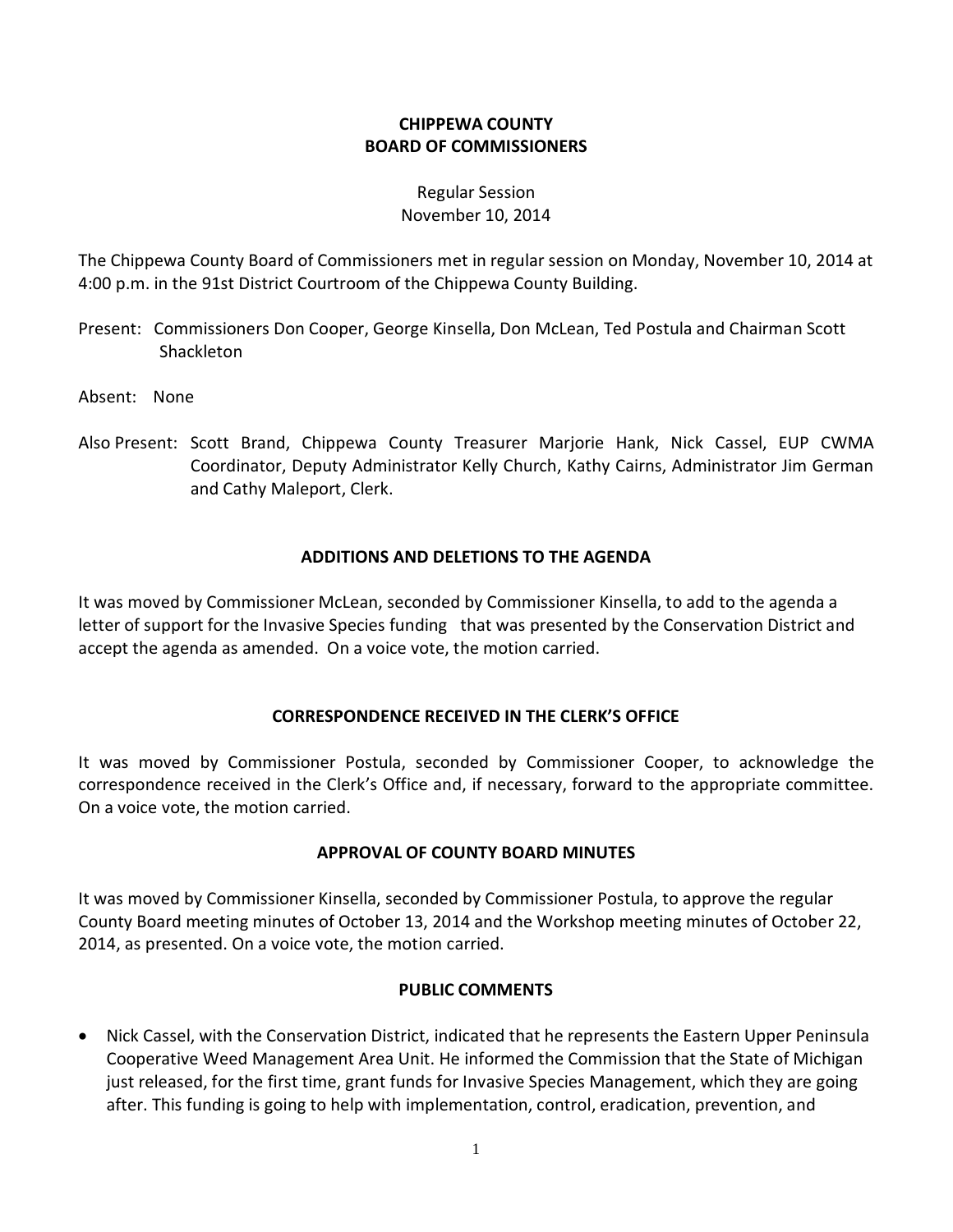detection of priority invasive species, which the State has deemed regionally. He went on to say, "We are looking for the County's support to continue to fight the good fight against invasive species, every and any letter of support will help."

# · **Steve Welch**

Mr. Welch expressed his concerns with the speed limit on three mile road, specifically between Shunk Rd and Seymour, referring to it as hazardous and a death trap, and that he wanted this on the public record.

After pointing out that the Commission does not engage in debate during public comments, Chairman Shackleton asked the administrator, Jim German, to get in contact with Mr. Welch and direct him to those that are directly involved with the speed limit.

**Administrator's Report –** Given for informational purposes only.

It was moved by Commissioner Cooper, seconded by Commissioner Kinsella, that they concur with the Veterans' Affairs Committee and re- appoint Paul Clement for a four year term to expire March 31, 2019. When asked if this was the appropriate time to do this, a discussion followed with the Board deciding to put this under Old Business (a) - Accept nominations for various Boards and Committee Appointments.

Both Commissioner Cooper and Commissioner Kinsella stated that there was no objection with abandoning the motion.

Old Business

(a) Accept nominations for various Board and Committee Appointments

# **Chippewa County Building Authority**

Expires 12/31/14 (1 year appointment) 2 appointments Current Members: Ron L. Meister, James Traynor

APPLICANTS: Ronald L. Meister, James Traynor

**Building Code Board of Appeals** Expires 12/31/14 3 appointments(2 year appointment) Current Members: Kathy Cairns, Randy Rogers, Samuel White

APPLICANTS: Kathy Cairns, Joan Marie Roney, Samuel H. White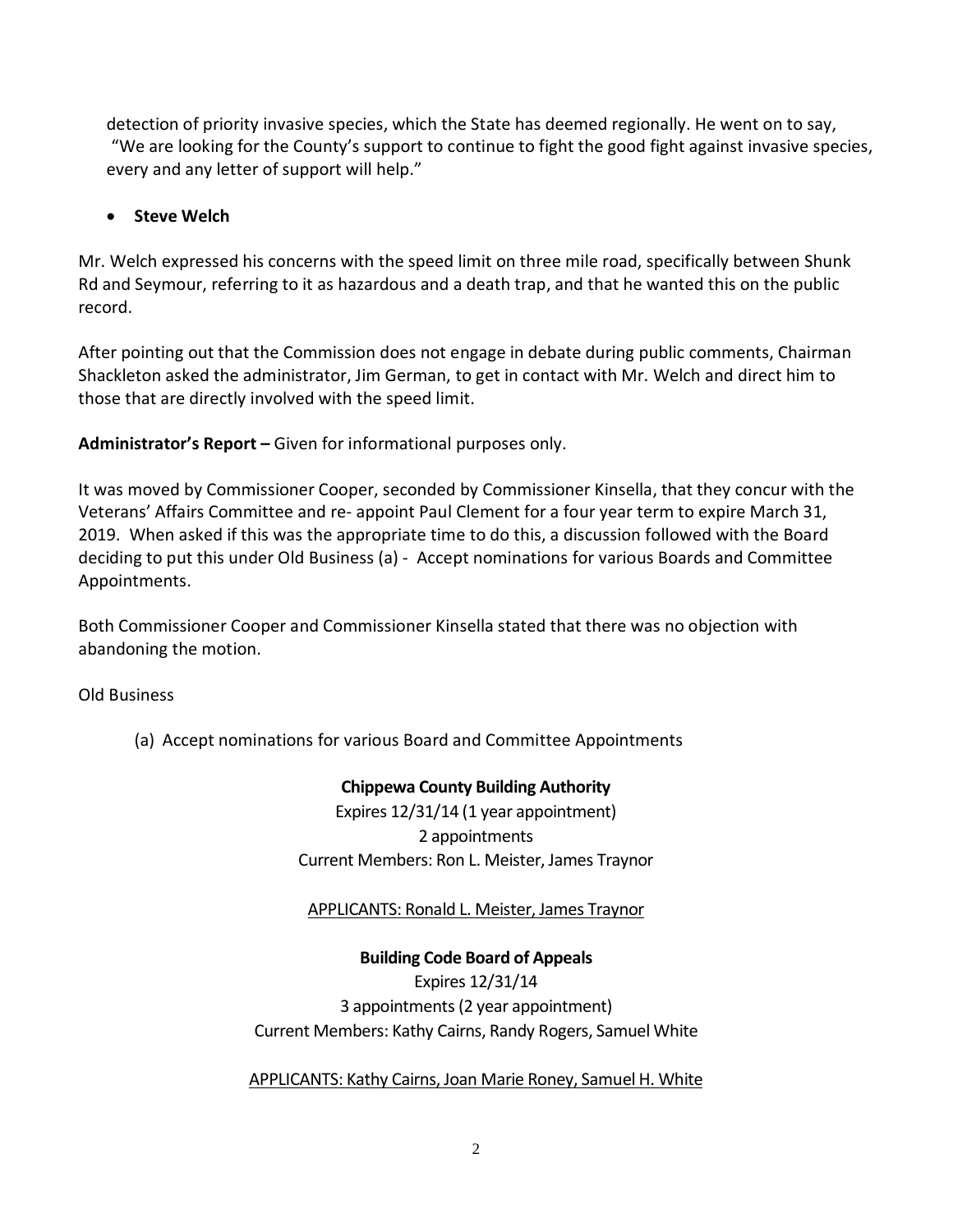#### **Department of Human Services**

Expires 12/31/14 1 appointment (3 year appointment) Current Member: Floyd Rabineau

APPLICANTS: Floyd Rabineau, Joan Marie Roney

**Economic Development Corporation** Expires 12/31/2014 (Dick Timmer) Expires 3/31/2015 (Jim Quinnell) 2 appointments (6 year appointment) 1 appointment (6 year appointment) Current Members: Dick Timmer, James Quinnell

APPLICANTS: Jeremy Gagnon, Earl Kay, George Kinsella, James Quinnell, Richard Timmer

**E 9-1-1 Central Dispatch** Expires 12/31/14 1 appointment (2 year appointment) Current Member: David Pietrangelo

APPLICANTS: Earl Kay, George Kinsella, David Pietrangelo

**Hiawatha Behavioral Health** Expires 3/31/15 2 appointments (4 year appointment) Current Members: Jim Moore, George Kinsella

APPLICANTS: George Kinsella, James Moore, Joan Marie Roney

#### **Jury Commission**

Expires 4/30/2015 1 appointment (6 year appointment) Current Member: Jay Porcaro

#### APPLICANTS: Jay Porcaro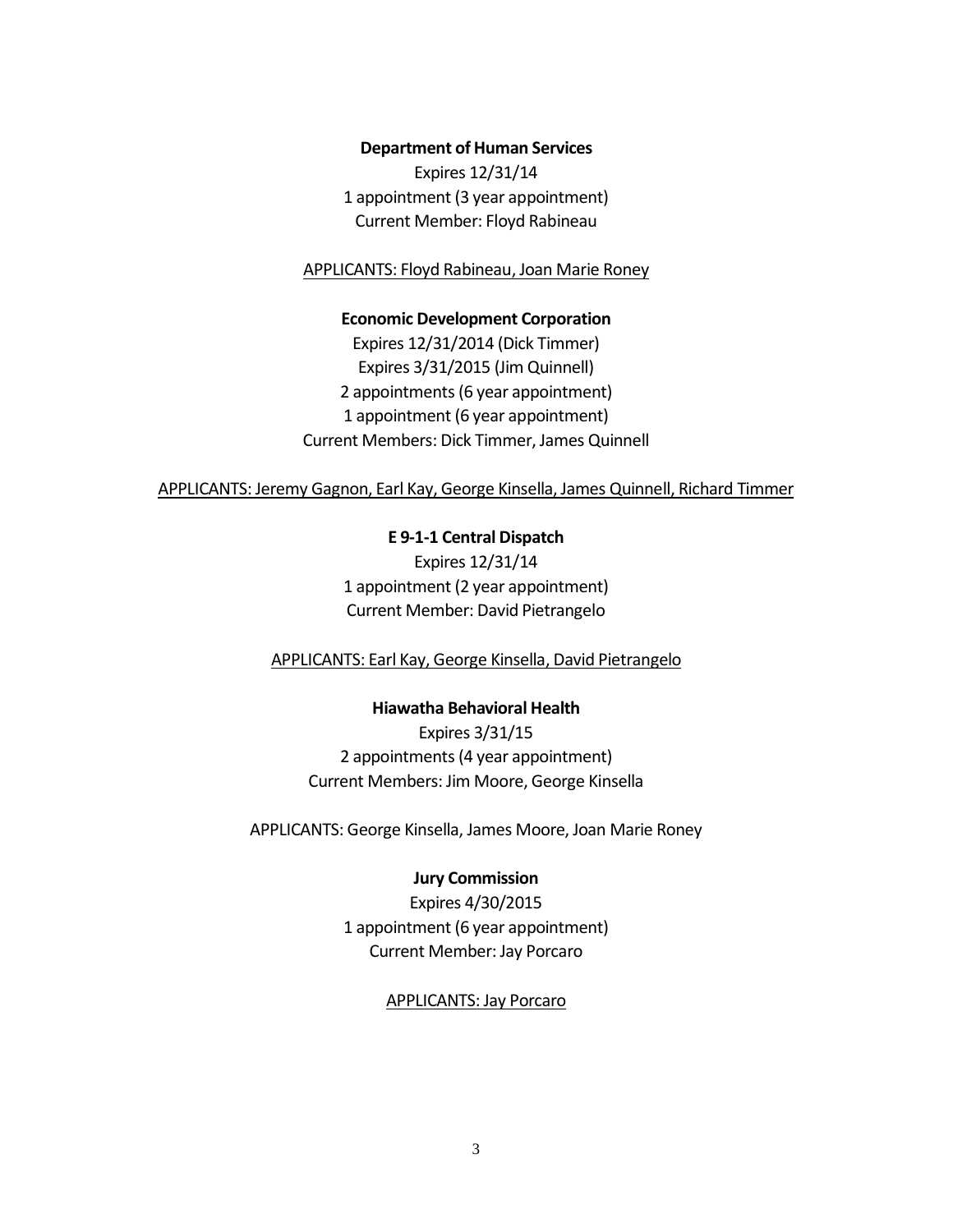**Road Commission**

Expires 12/31/14 1 appointment (6 year appointment) Current Member: Bernie LaJoie

APPLICANTS: Thomas L. Farnquist Sr., Jeremy Gagnon, Earl Kay, Jesse Knoll, Bernard LaJoie, Ted Postula, Francis D. Quinlivan, Joan Marie Roney, James Traynor

#### **Transportation Authority**

Expires 12/31/14 1 appointment (3 year appointment) Current Member: John Kibble

APPLICANTS: John F. Kibble, Jesse Knoll, Joan Marie Roney

# **War Memorial Hospital, Inc. Expires 12/31/14** 1 appointment (4 year appointment)

Current Member: Scott Shackleton

APPLICANTS: Earl Kay, Scott Shackleton

# **Veterans' Affairs Committee Expires 3/31/2015** 1 appointment (4 year appointment)

Current Member: Paul Clement

It was moved by Commissioner Cooper, seconded by Commissioner McLean, to accept the list of applicants and add to that list, Paul Clement to the Veterans Affairs Committee. A discussion followed, which included that the Hiawatha Behavioral Health appointment will leave us without a County Commissioner on that Board. It seemingly was the consensus of the Board that there is a need to have appropriate Commissioner Representation on these boards.

On a voice vote, the motion carried.

**Standing Committee Reports:**

**Personnel/Equalization/Health and Social Services Committee**

Commissioner Kinsella – October 31, 2014

#### **Agenda Items**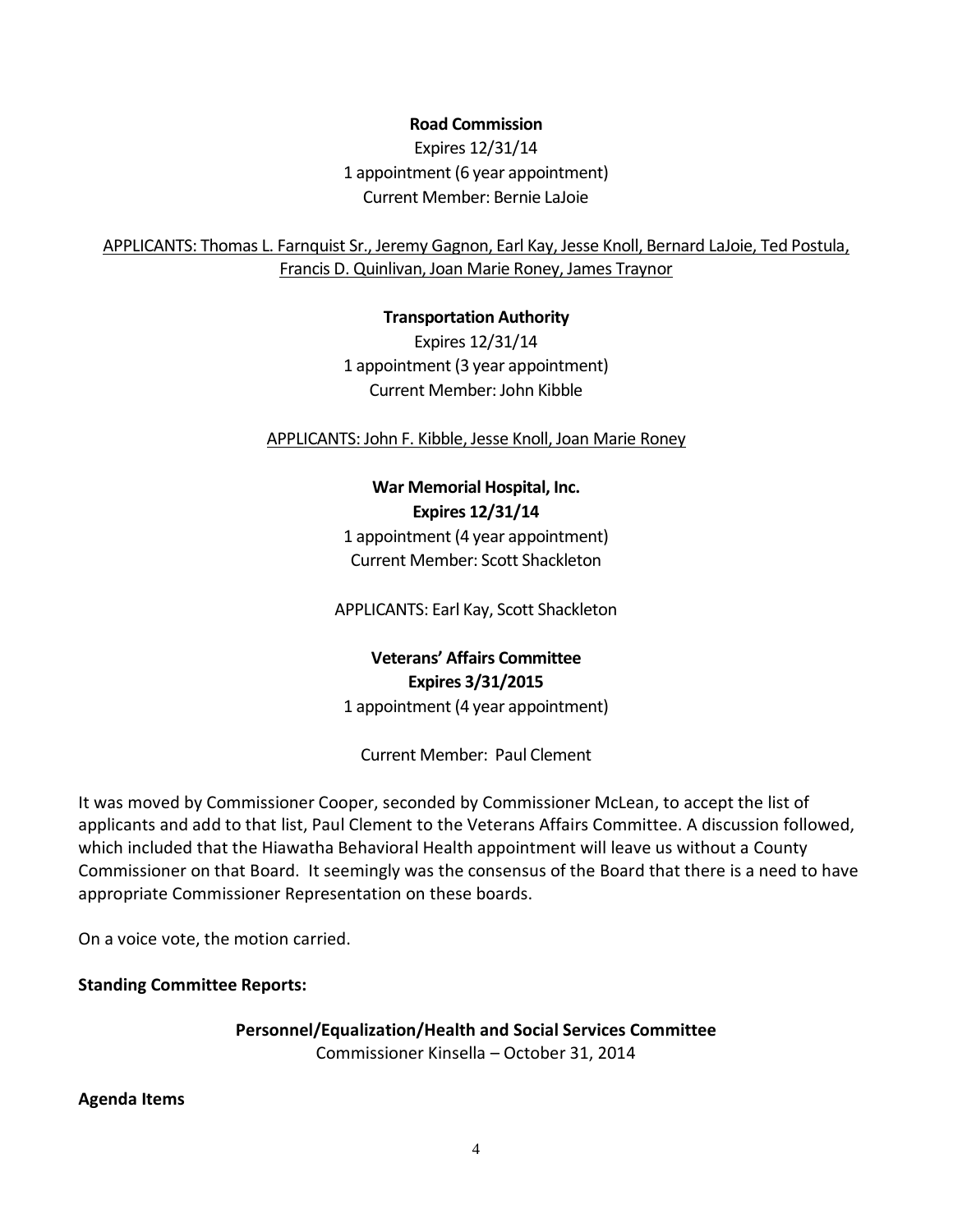#### **Personnel Resignation and Hire**

Administrator German advised the Committee that VA Counselor Beth Yeack had submitted a letter of resignation. The Veteran Affairs Committee has chosen Jaqueline Haske for her replacement.

It was moved by Commissioner Kinsella, seconded by Commissioner McLean, to accept the resignation of Beth Yeack and to hire Jacqueline Haske as the new VA counselor. On a voice vote, the motion carried.

# **Cardiac Emergency Response Plan**

The Administrator presented a Cardiac Emergency response plan. The plan needs to be approved before the Courthouse can obtain an AED device, which was sought through a grant opportunity.

It was moved by Commissioner Kinsella, seconded by Commissioner McLean, to approve the Cardiac Emergency Response Plan. On a voice vote, the motion carried.

# **Sheriff Department Policy**

Sheriff Policy #00-001 needs an update with regards to how article two on vacation might be misinterpreted on vacation leave, with day's vs hours being confused.

It was moved by Commissioner Kinsella, seconded by Commissioner McLean, to approve the amended Sheriff Policy #00-0001 Article two. On a voice vote, the motion carried.

#### **Part Time Health Insurance**

Administrator German noted that BC/BS had informed him that the part time staff in the jail, that we will need to provide health care coverage for, could be done for single coverage only.

It was moved by Commissioner Kinsella, seconded by Commissioner Postula, to provide single health care only for Part time employees in the jail with the employee responsible for twenty percent of the premium which follows policy. On a voice vote, the motion carried.

It was moved by Commissioner Kinsella, seconded by Commissioner Postula, to accept the Personnel/Equalization/Health and Social Services Committee meeting minutes of October 31, 2014, as presented.

A discussion followed regarding by-law changes to the appointment process, regarding the annual appointments, to the various Boards and Agencies.

On a voice vote, the motion carried.

#### **FINANCE, CLAIMS AND ACCOUNTS COMMITTEE**

Commissioner Cooper – November 6, 2014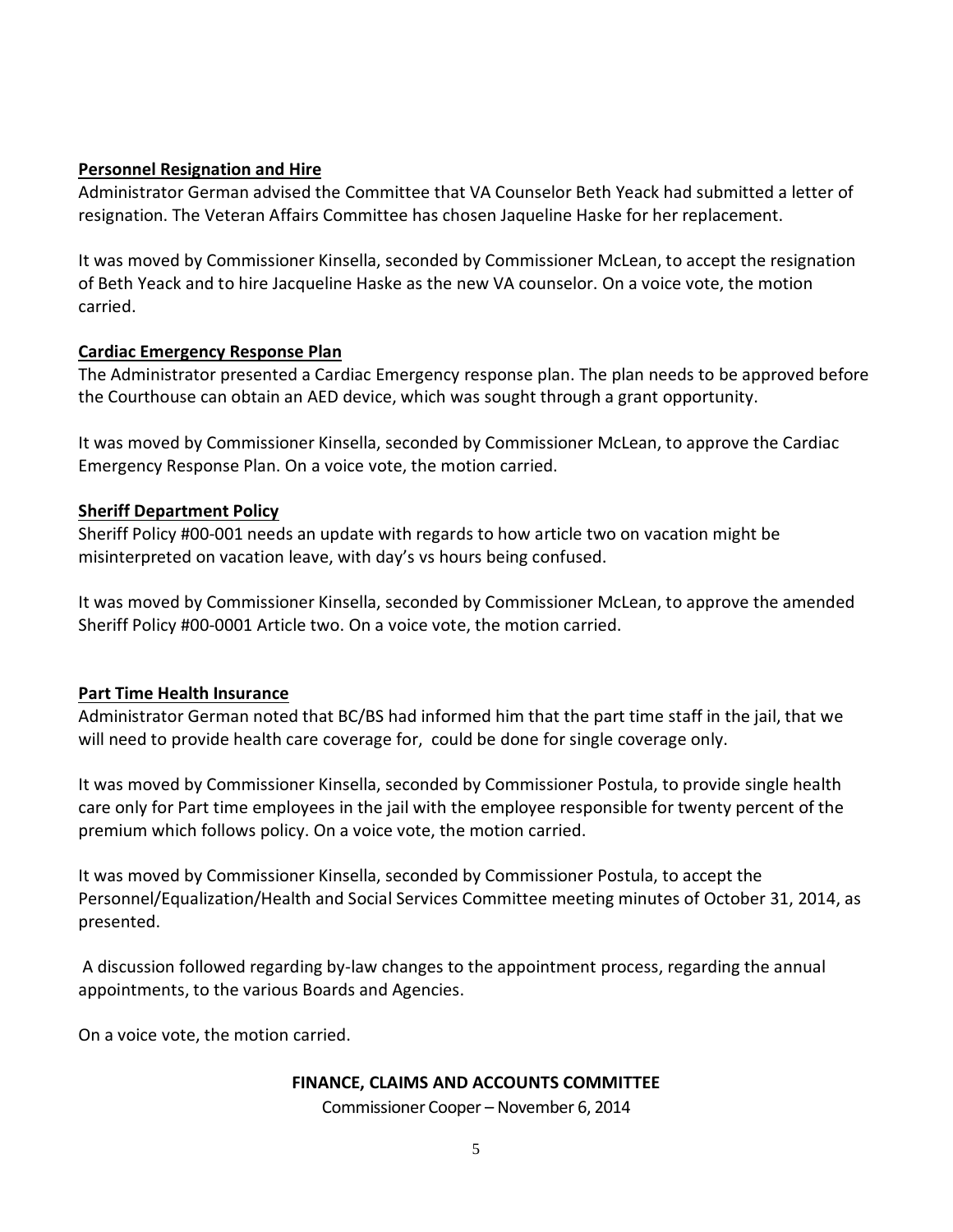#### **AGENDA ITEMS**

#### **MSHDA –Third Party Administrator Management Plan – Approval**

The Committee received and reviewed the Michigan State Housing Development Authority – Office of Community Development 'Third Party Administrator Management Plan' – this management plan is between Chippewa County and Chippewa-Luce-Mackinac Community Action Human Resource Authority, Inc. and is an essential element of running a successful housing program.

It was moved by Commissioner Cooper, seconded by Commissioner Kinsella , to approve Michigan State Housing Development Authority – Office of Community Development 'Third Party Administrator Management Plan' between Chippewa County and the C-L-M Community Action Human Resources Authority, Inc. as presented. On a voice vote, the motion carried.

#### **Bid Approvals – Electrical Updates**

The Committee received the electrical updates bid summary – two bids were received timely and met bid specifications.

It was moved by Commissioner Cooper, seconded by Commissioner McLean, to approve the low bid of \$5,500.00 for Electrical Updates from Roy Electric Company. On a voice vote, the motion carried.

#### **Snow Plowing and Removal**

#### **Animal Control Shelter**

The Committee received and reviewed the bid summaries for the snow plowing and removal services for the Animal Control Shelter, the County Building, the Courthouse Parking Lot and for the Emergency Services 9-1-1 Center. Three bids were received that met the specifications and were timely.

It was moved by Commissioner Cooper, seconded by Commissioner Postula, to approve the low bid from Molitor & Son Excavating for the annual amount of \$1,600.00 for the snow plowing at the Animal Control Shelter. On a voice vote, the motion carried.

It was moved by Commissioner Cooper, seconded by Commissioner McLean, to approve the low bids from Norris Contracting, Inc. for the annual amount of \$2,500 for snowplowing and removal at the Chippewa County Building and the low bid of \$2,500.00 annually for snow plowing and removal for the Courthouse Parking Lot. On a voice vote, the motion carried.

It was moved by Commissioner Cooper, seconded by Commissioner Kinsella, to approve the low bid from Frontier Contracting LLC for the annual amount of \$3,500.00 for the snow plowing at the 9-1-1 Center in Kincheloe. On a voice vote, the motion carried.

# **FINANCE Claims and Accounts**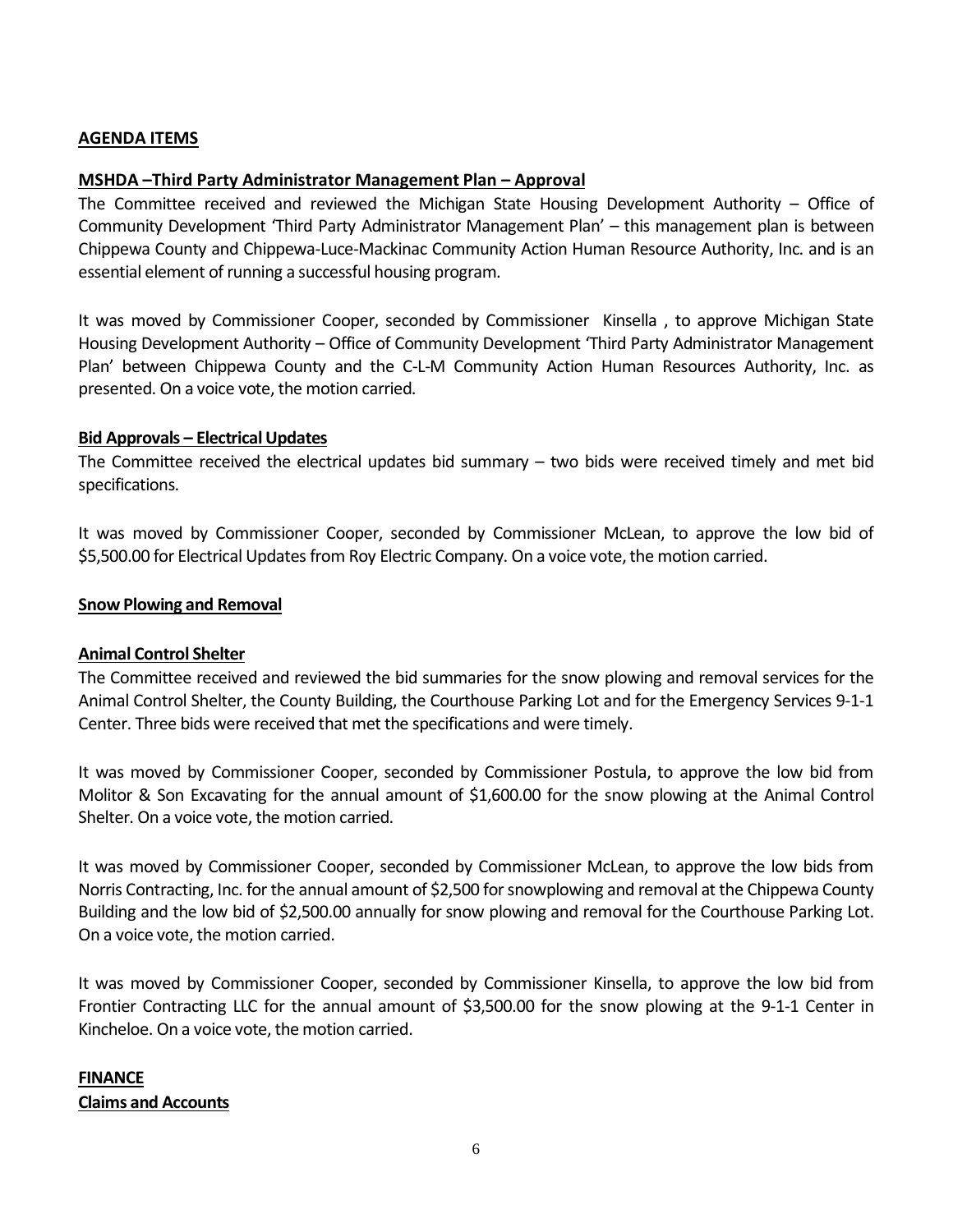The Committee reviewed the bills and payroll presented for approval.

It was moved by Commissioner Cooper, seconded by Commissioner Postula, to recommend the approval of the general claims totaling \$281,918.41, other fund claims \$456,769.61, payroll \$658,182.05 and Health Department claims \$571,168.25 and total claims \$1,968,138.32 and vouchers H-1 through H-330. On a voice vote, the motion carried.

It was moved by Commissioner Cooper, seconded by Commissioner McLean, that the Finance Claims and Accounts minutes of November 6, 2014, be approved as presented. On a voice vote, the motion carried.

# **New Business**

# **Chippewa County Place-Based Targeting Strategy – MSC-2013-07321-HOA**

It was moved by Commissioner McLean, seconded by Commissioner Kinsella, to approve the proposed Chippewa County Place-Based Targeting Strategy. *(Exhibit A)*

A roll call vote was taken as follows:

Yeas: Commissioners Cooper, Kinsella, McLean, Postula and Shackleton

Nays: None

The Chippewa County Place-Based Targeting Strategy was declared adopted.

#### **Resolution 14-23 2015 Borrowing Resolution (2014 Delinquent Taxes)**

It was moved by Commissioner McLean, seconded by Commissioner Cooper, to accept Resolution No. 14 -23 as follows:

#### **2015 BORROWING RESOLUTION (2014 DELINQUENT TAXES) RESOLUTION NO. ~14-23**

**WHEREAS,** ad valorem real property taxes are imposed by the County and the local taxing units within the County on July 1 and/or December 1 of each year; and

**WHEREAS,** a certain portion of these taxes remain unpaid and uncollected on March 1, of the year following assessment, at which time they are returned delinquent to the County  $\alpha$ treasurer (the  $\tilde{o}$ Treasurer $\ddot{o}$ ); and

**WHEREAS,** the Treasurer is bound to collect all delinquent taxes, interest and property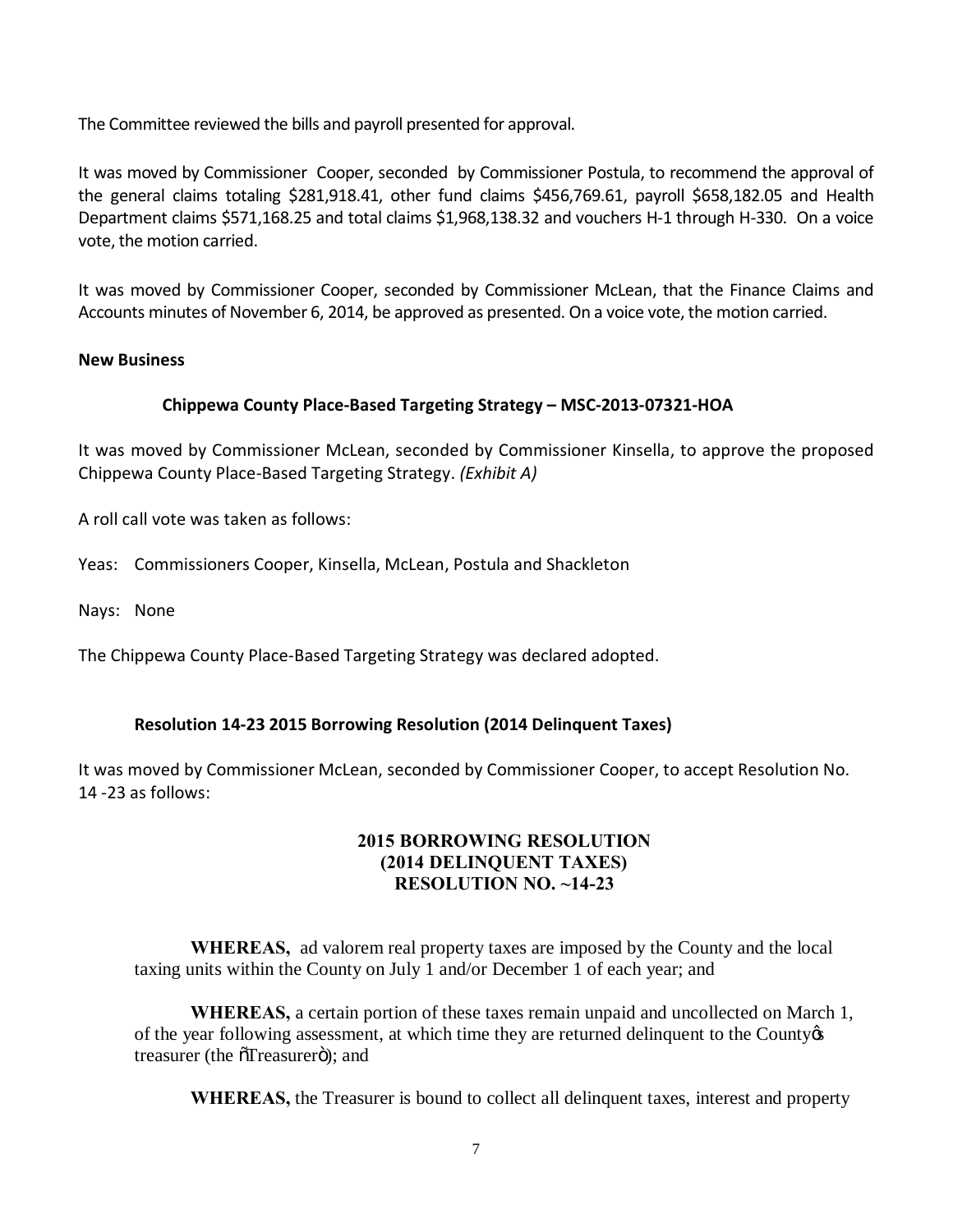tax administration fees which would otherwise be payable to the local taxing units within the County; and

**WHEREAS,** the statutes of the State of Michigan authorize the County to establish a fund, in whole or in part from borrowed proceeds, to pay local taxing units within the County their respective shares of delinquent ad valorem real property taxes in anticipation of the collection of those taxes by the Treasurer; and

**WHEREAS,** the County Board of Commissioners (the  $\delta$ Board $\ddot{\text{o}}$ ) has adopted a resolution authorizing the County & Delinquent Tax Revolving Fund (the  $\delta$ Revolving Fund Programo), pursuant to Section 87b of Act No. 206, Michigan Public Acts of 1893, as amended ( $\tilde{O}$ Act 206 $\tilde{O}$ ); and

After consideration of the borrowing resolution presented earlier this day with regard to Act 206 of the Public Acts of 1893, as amended (Act 206 $\ddot{o}$ ), and in respect of such borrowing resolution, the resolution set forth below was offered by Commissioner McLean óand seconded by Commissioner Cooper.

# **RESOLUTION AUTHORIZING 2015 ADMINISTRATIVE FUND**

IT IS RESOLVED BY THE CHIPPEWA COUNTY BOARD OF COMMISSIONER AS FOLLOWS:

The County Treasurer, pursuant to Section 87c, Subsection (2), of Act 206, is designated as Agent for the County, and the Treasurer to office shall receive such sums as are provided in Section 87c, Subsection (3), to cover administrative expenses.

A roll call vote was taken as follows:

Yeas: Commissioners Cooper, Kinsella, McLean, Postula and Shackleton

Nays: None

**The Resolution was declared adopted.**

**Resolution 14-24 Apportionment**

# **CHIPPEWA COUNTY BOARD OF COMMISSIONER RESOLUTION 2014-24 APPORTIONMENT OF 2014 MILLAGES**

At a meeting of the CHIPPEWA COUNTY BOARD OF COMMISSIONERS held on NOVEMBER 10. 2014.

**WHEREAS,** the County board has reviewed all the millages requested by the various taxing entities operating within the County, and has considered the allocated and extra voted millages to which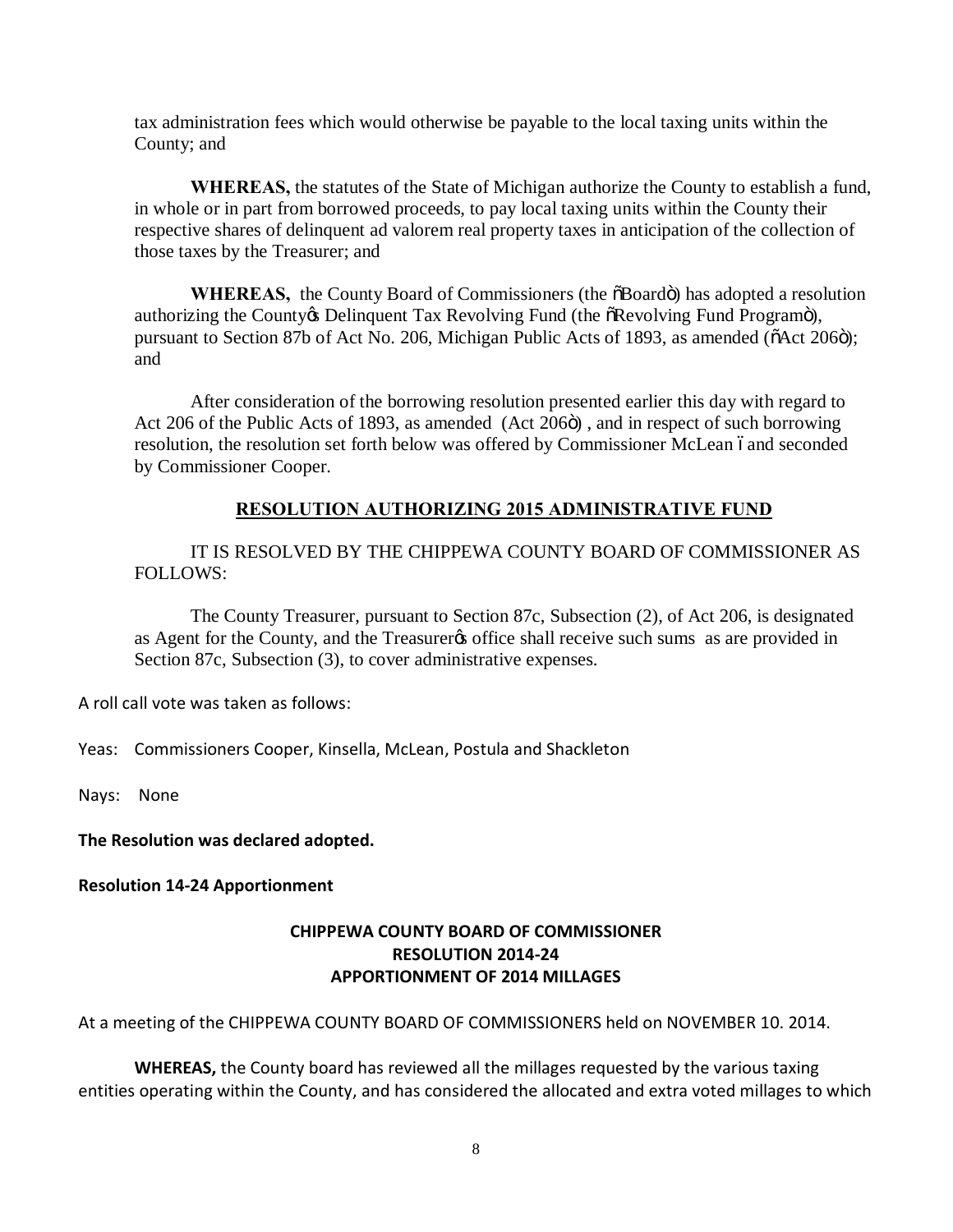each entity is entitled AS OF THE GENERAL ELECTION HELD ON NOVEMBER 4, 2014, and determined that the levy of the millage rates listed on the FINAL 2014 MILLAGE REPORT presented to the Board by the Equalization Director and made a part of the minutes, will be necessary for the sound management and operation to the taxing jurisdictions, and

WHEREAS, the County Equalization Director has informed the County Board that pursuant to MCL 211.34D, each requested millage on said report has been reduced, if necessary, in compliance with section 31 of article 9 of the state constitution of 1963, and

# **NOW, THEREFORE, BE IT RESOLVED THAT:**

- 1. THE FINAL 2014 MILLAGE REPORT BE APPROVED AS PRESENTED
- 2. THE CLERK AND EQUALIZATION DIRECTOR ARE HEREBY AUTHORIZED AND DIRECTED TO COMPLETE AND FILE ANY REPORT REQUIRED BY THE STATE OF MICHIGAN, RELATIVE TO THE MILLAGES AUTHORIZED BY THIS BOARD, INCLUDING THE 2014 APPORTIONMENT REPORT.
- 3. THE MILLAGES SO APPROVED SHALL BE SPREAD AGAINST THE APPROPRIATE TAXABLE VALUES IN THE VARIOUS TAXING UNITS WITHIN THE COUNTY TO PRODUCE THE 2014 TAX ROLLS AND THOSE RESPONSIBLE FOR THE SPREADING AND COLLECTING THOSE TAXES SHALL BE CHARGED WITH THE PROCESSING AND COLLECTING OF THOSE TAXES ACCORDING TO STATUTE.

A roll call vote was taken as follows:

Yeas: Commissioners Cooper, Kinsella, McLean, Postula and Schackleton

Nays: None

# **The Resolution was declared adopted.**

# **Letter of Support for the Invasive Species funding** *(added to the agenda, Exhibit B)*

It was moved by Commissioner McLean, seconded by Commissioner Postula that Chairman Shackleton be authorized to sign the letter of support for the Invasive Species funding that was presented by the Conservation District on behalf of the County Board of Commissioners. On a voice vote, the motion carried.

# **COMMISSIONERS COMMENTS**

v Commissioner McLean commented on Mr. Welch's announcement regarding three mile road speed limit. He indicated that they often run into this centerline of the road, one side in the city, and the other side in the county and the fact that people put them off. It was his belief that the road commission and the state police have the final word on the speed limit signs. He went on to say, "We've all been down that road and know what it's like, I can see his situation and there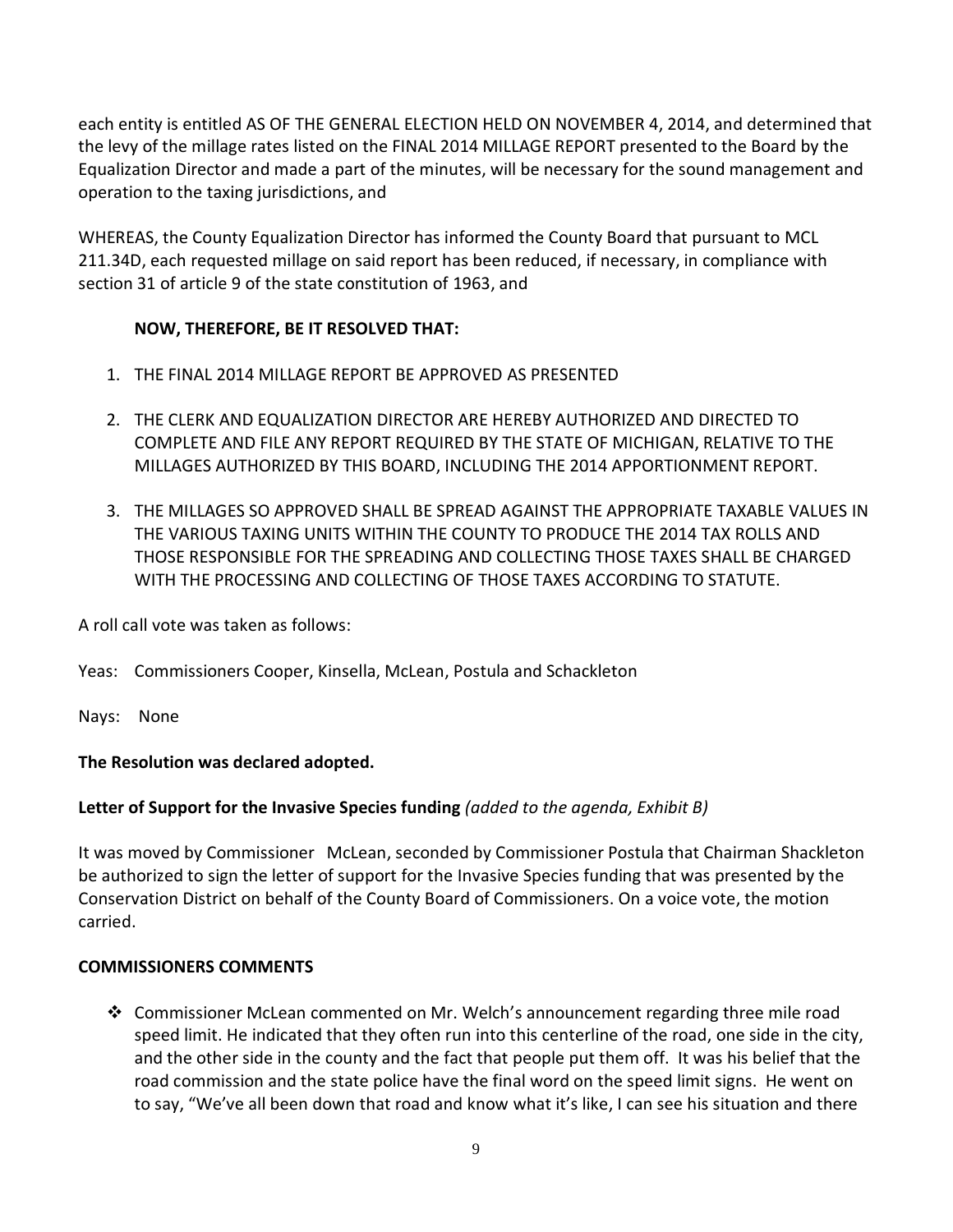has already been one death on that corner; it's dangerous."

- Commissioner Cooper stated that they don't divide it by the centerline, it's from M-129 East is one and then the other direction goes to the other municipality. Further noting, that it's problematic.
- $\div$  Commissioner Postula agreed with Commissioner McLean, indicating that he also believes the State Police has the final say. He also indicated that it will be hard to change their minds, but it can be done.
- $\div$  Chairman Shackleton noted that several years ago, he was going West on three mile road and a deer ran into him. He said, "It is a tough stretch"
- Commissioner Kinsella described a couple of studies they did in Bay Mills Township. In one study, the State Police came out, counted cars and averaged their speed. When they acquired the sample size they wanted, based on traffic on that road, they took the average speed of all those cars and that's what they set it at. In another study on the Bay Mills Reservation, which had always had a speed limit of 35, the State Police recommended it to be 45 miles an hour. Ironically, the day before school started they changed all the signs to 45 out there and the Bay Mills Tribal Chairman said, "No we're not" and put all the 35 mile an hour speed signs back up and it's still 35.
- Commissioner Cooper noted that there are no speed limit signs on Baker side road.
- v Commissioner Postula announced that on Wednesday, November 12, 2014 at 7:00 p.m. there will be an informative session regarding Cloverland Electric issues at the Raber Township Hall.
- $\clubsuit$  Commissioner McLean announced that on November 13, 2014, there will also be a meeting at the Strahl Theater concerning Cloverland Electric issues.

Having completed the agenda items, it was moved by Commissioner Cooper, seconded by Commissioner Kinsella, that the Board adjourn. On a voice vote, the motion carried and the Board adjourned at 4:41 p.m.

Respectfully submitted,

Catherine C. Maleport, Clerk Scott Shackleton, Chairman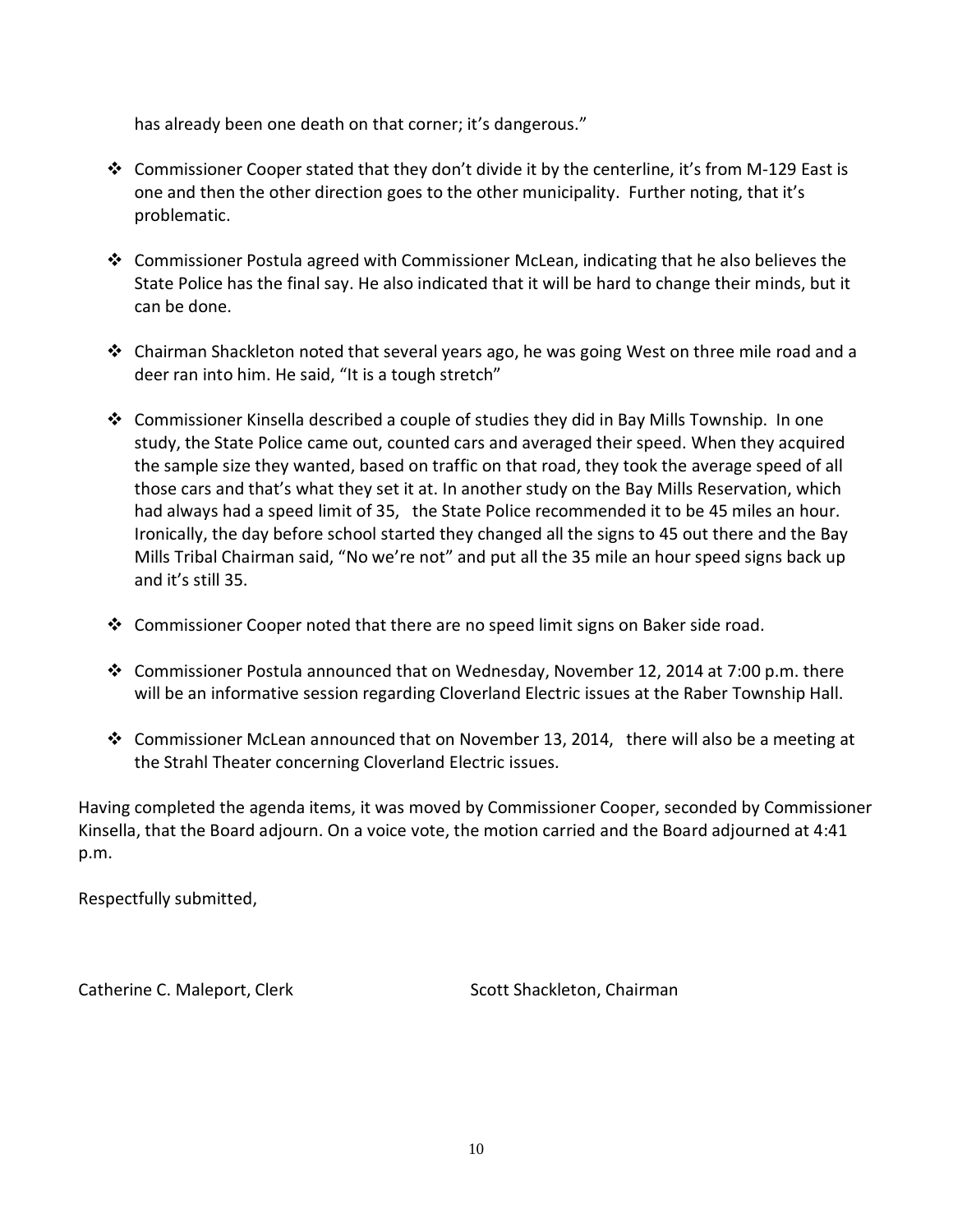# **Chiopawa County Place-Based Targeting Sticticgy**

Chippewa County -- Grant # MSC-2013-0731-HOA

The Place-Based Targeting Strategy represents MSHDA's Community Development Division approved process and the County's determinations to address the following Special Condition:

To receive the second year funding (the remaining 50% of the grant award) the grantee must engage in community planning for a Targeted Strategy that will forward the goal of Place Making, resulting in a plan approved by MSHDA, Community Development Division.

Authorized Signatory for Grantee

**Printed Name** 

Date

Data collection and final report prepared by MSHDA approved Technical Assistance Provider, Kuntzsch Business Services, Inc.

August 2014